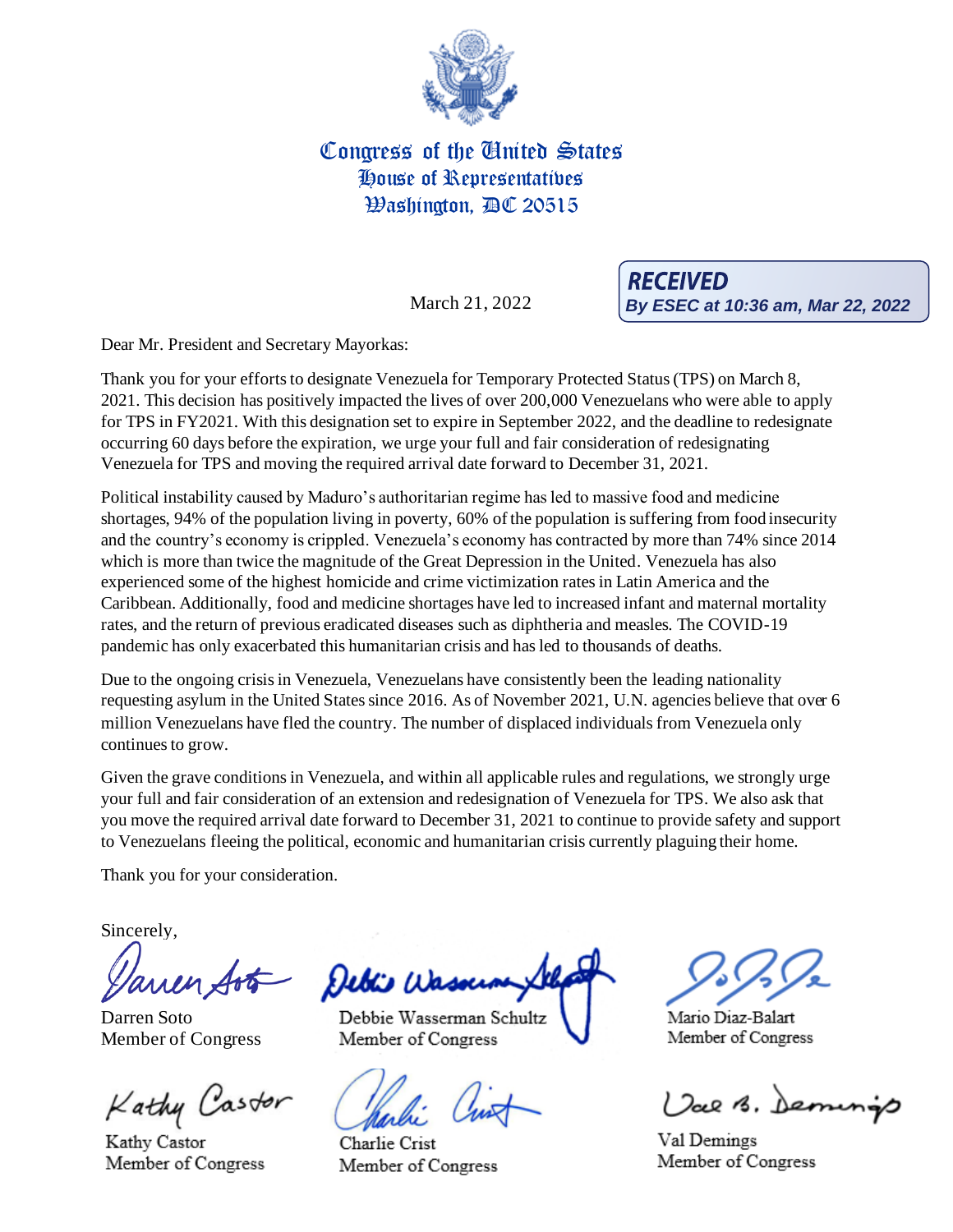

## Congress of the United States House of Representatives **Washington, AC 20515**

Carlos A. Gimenez Member of Congress

Ted Deutch Member of Congress

Lois Frankel Member of Congress

Al Lawson Member of Congress

Stephanie Murphy Member of Congress

Uu

María Elvira Salazar Member of Congress

Michael Waltz.

Member of Congress

Wilson Frederica

Frederica S. Wilson Member of Congress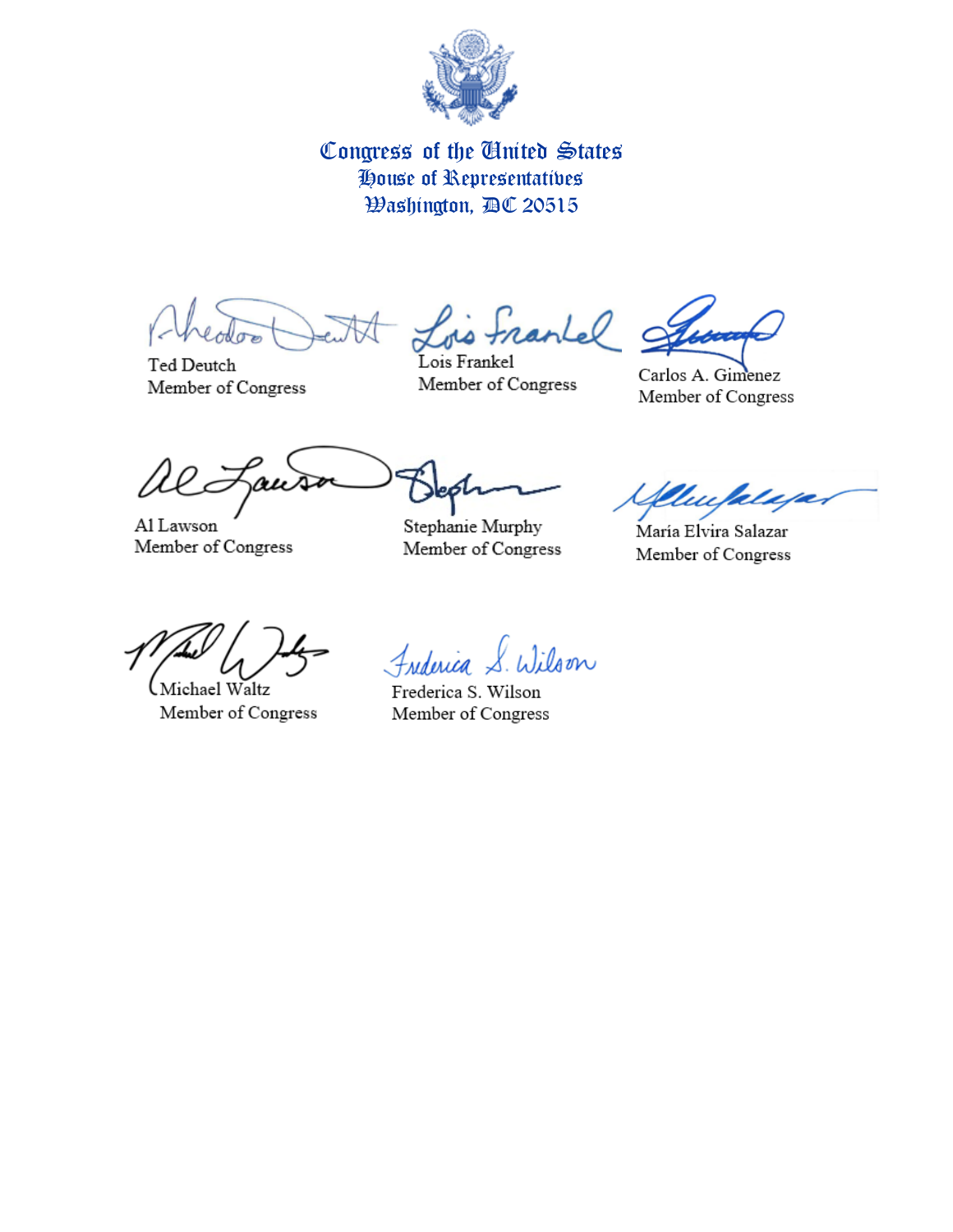**U.S. Department of Homeland Security** U.S. Citizenship and Immigration Services *Office of the Director (MS 2000)* Camp Springs, MD 20588-0009



April 18, 2022

The Honorable Darren Soto U.S. House of Representatives Washington, DC 20515

Dear Representative Soto:

Thank you for your March 21, 2022 letter to the Department of Homeland Security (DHS) requesting an extension of Venezuela's Temporary Protected Status (TPS) designation and redesignation of Venezuela for TPS, including moving the continuous residence date to December 31, 2021. Secretary Mayorkas asked that I respond on his behalf.

I appreciate the concerns you have outlined regarding the situation in Venezuela and your interest in its extension and redesignation for TPS. DHS is closely monitoring conditions in Venezuela and, like you, is concerned about the ongoing situation there. DHS is committed to administering its programs, including TPS, in an equitable manner and makes decisions regarding TPS designations after consultation with interagency partners and careful consideration of the circumstances of the country, pursuant to specific statutory criteria. *See* Immigration and Nationality Act §§ 244(b)(1) and 244(b)(3). As required by the statute, at least 60 days before the expiration of a foreign state's TPS designation or extension, the Secretary, after consultation with appropriate government agencies, must review the conditions in the foreign state designated for TPS to determine whether the conditions for the TPS designation continue to be met. DHS will consult with the Department of State to explore whether to extend and/or to redesignate Venezuela for TPS.

In addition to TPS, U.S. Citizenship and Immigration Services (USCIS) also offers support that may be available upon request to assist eligible Venezuelan nationals who have been affected by conditions there, including the following:

- Change or extension of nonimmigrant status if eligible Venezuelan nationals are currently in the United States, even if the request is filed after the authorized period of admission has expired;
- Expedited processing of requests for advance parole documents;
- Expedited adjudication of requests for off-campus employment authorization for F-1 students experiencing severe economic hardship;
- Expedited adjudication of employment authorization applications, where appropriate;